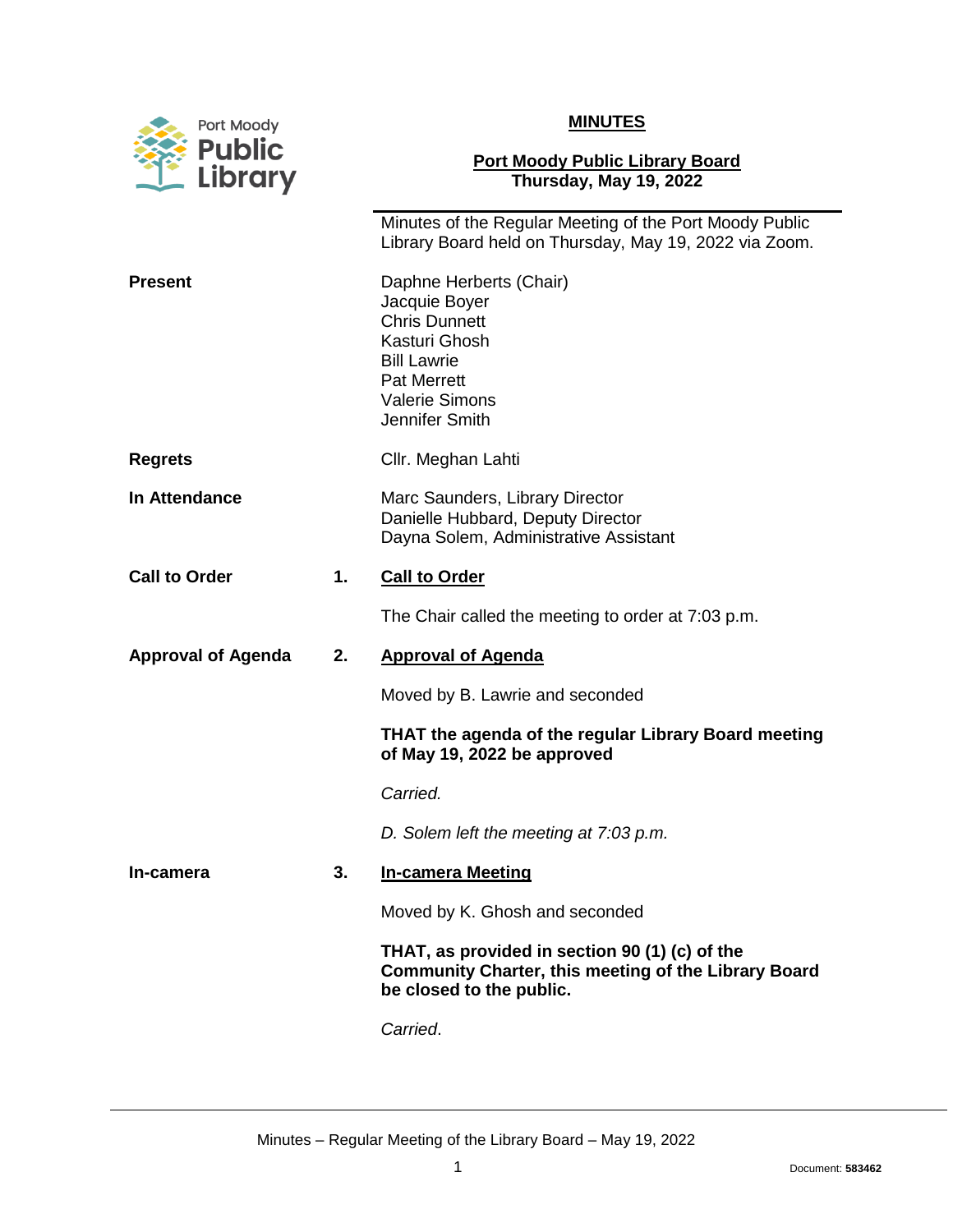The meeting moved out of in-camera and returned to a public forum at 8:57 p.m.

*D. Solem returned to the meeting at 8:58 p.m.*

## **Consent Agenda 4. Consent Agenda**

Moved by J. Boyer and seconded

**THAT all items on the consent agenda be approved or received for information.**

- **4.1 Minutes of the regular Library Board meeting of April 21, 2022 (approval)**
- **4.2 Correspondence (none)**
- **4.3 Media Coverage (none)**
- **4.4 Customer Feedback (see Director's Report)**
- **4.5 Library Activity Overview (for information)**
- **4.6 Revenue and Expenses to April 30, 2022 (for information)**

*Carried.*

|                                                             | 5.  | <b>New Business</b>                                                                                                                           |
|-------------------------------------------------------------|-----|-----------------------------------------------------------------------------------------------------------------------------------------------|
| <b>Library Director's</b><br><b>Report</b>                  | 5.1 | Library Director's Report                                                                                                                     |
|                                                             |     | The Director's Report was received for information.                                                                                           |
| 2021 Annual Report                                          | 5.2 | 2021 Annual Report                                                                                                                            |
|                                                             |     | Moved by P. Merrett and seconded                                                                                                              |
|                                                             |     | <b>THAT the Library Board approves the 2021 Annual</b><br>Report.                                                                             |
|                                                             |     | Carried.                                                                                                                                      |
|                                                             | 6.  | <b>Reports from Board Committees/Representatives</b>                                                                                          |
| <b>Board Chair</b>                                          | 6.1 | Update from Library Board Chair                                                                                                               |
|                                                             |     | The Chair gave a report on library activities. The Executive<br>Committee will meet shortly to discuss the Library Director<br>annual review. |
| <b>Policy Review</b>                                        | 6.2 | <b>Policy Review Committee</b>                                                                                                                |
| Committee -<br><b>Intellectual Freedom</b><br><b>Policy</b> |     | The Director spoke briefly to the Reconsideration of<br>Intellectual Freedom Policy report.                                                   |